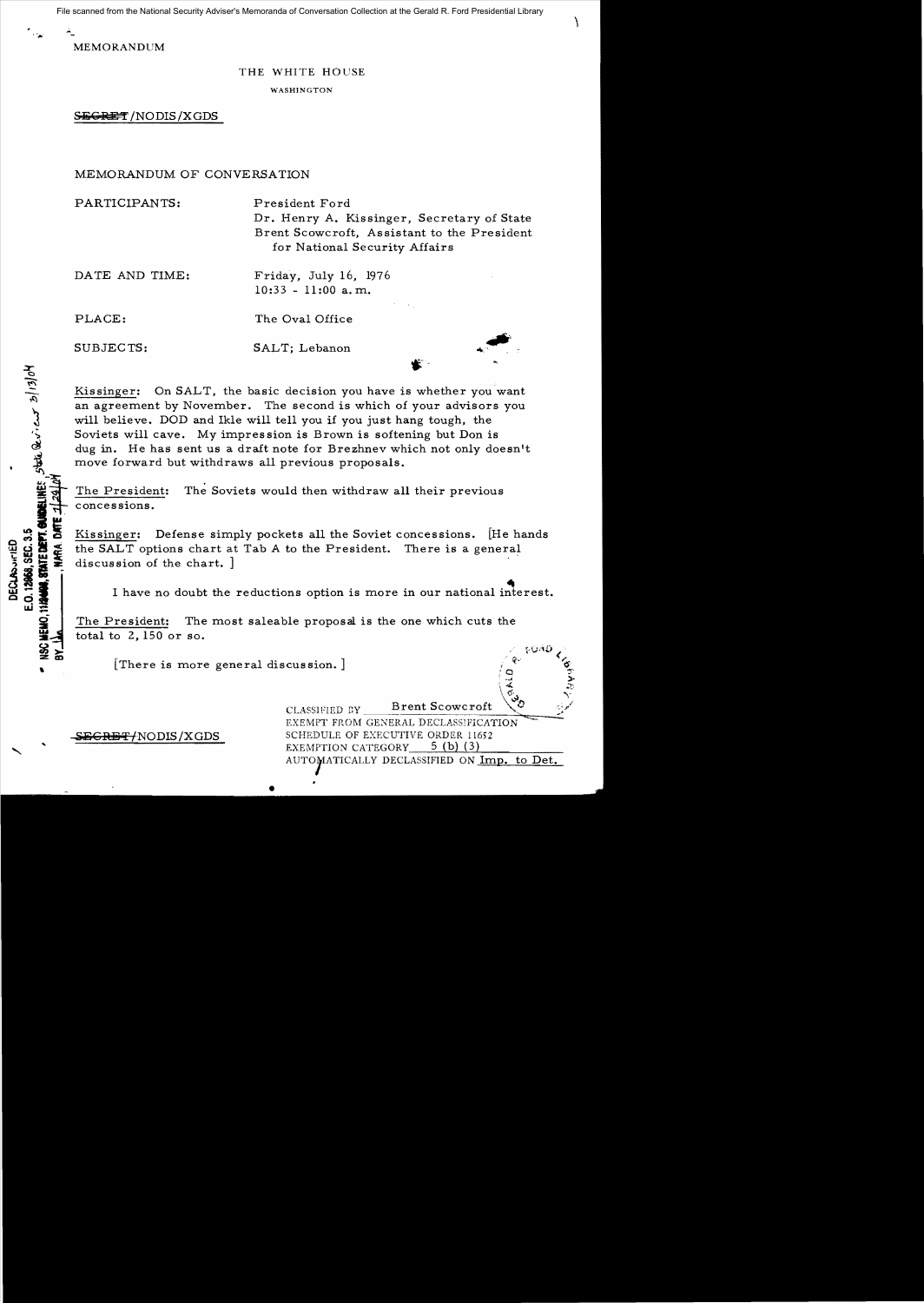## $\frac{1}{2}$  . Secret / NODIS/XGDS

 $\mathbf{r}$ 

I will study it over the weekend. I think I might talk man-to-man to George Brown.

Kis singer: On the Lebanese evacuation, it looks as if we can do it by convoy.

The President: I read a story about the route in the Christian Science Monitor. It isn't easy.

Kissinger: The Egyptians are unhappy we are doing it because they think it will encourage the Syrians  $-$ - or it's in connivance with the Syrians. The Syrians want to know if we are sending them a signal.

The PLO is in bad shape. We didn't plan it but we have broken the Arab united front.

The President: How is Asad's position holding?

Kissinger: He has domestic problems. They blew up one of his Ministers the other day.

The President: How about Hussein?

Kissinger: The Saudies have made a formal offer on the Hawk, and Rifai is out, thank God.

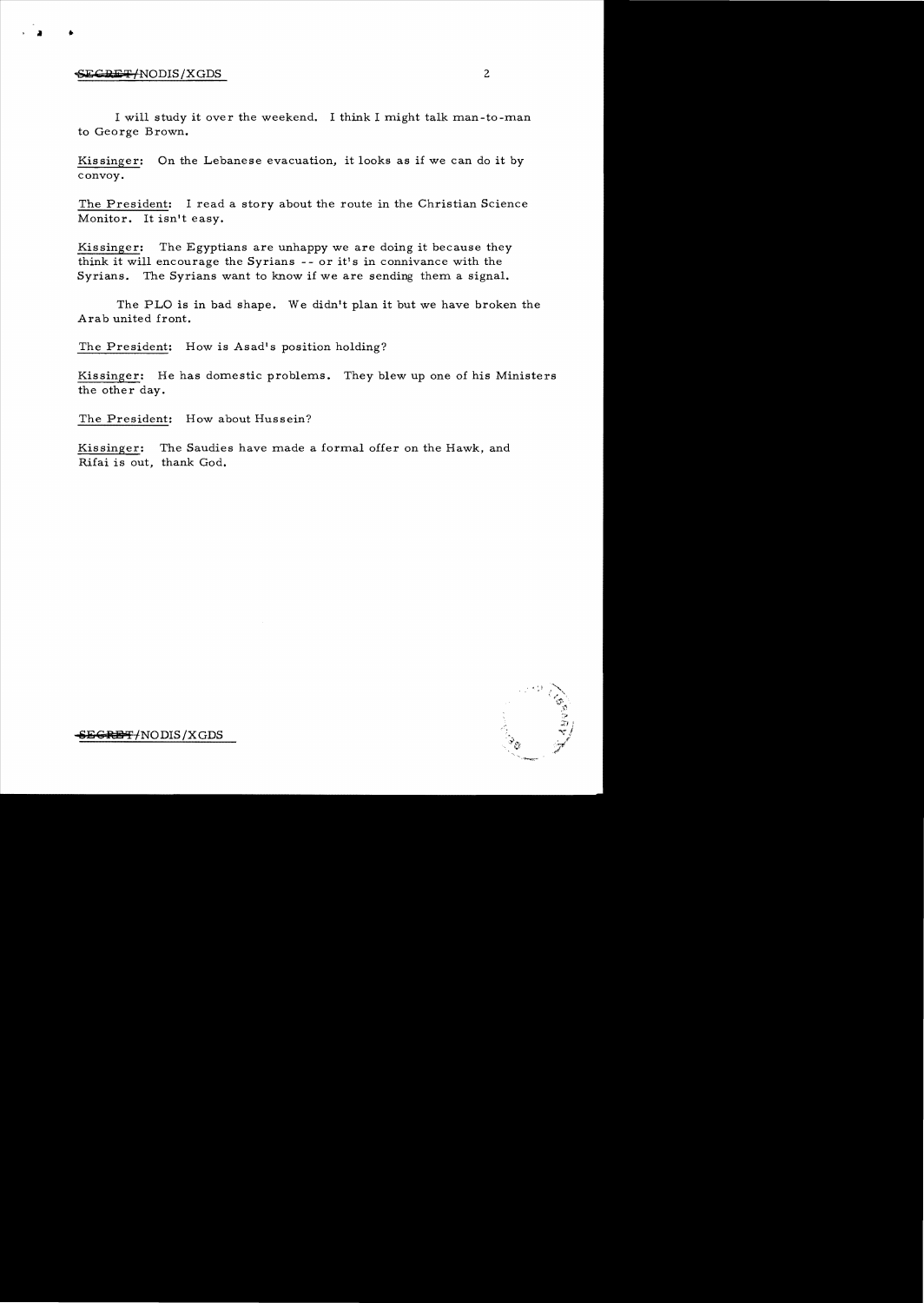entre nous supon apres

 $P/K$  (c) Jump 76

K Our Sutt, Mosie driesin par hour is white you wont on agreement by Your The sail is which of para abrisons you will believe. Do De Ihr will tell you if you just home tomps Sous crill Come, Un impérieur à Beaumes ces change all priviers proposate K Def. simply pochito alle Soo concessions CHAK hund 'Salt option chat (P) (Gentlebecassion f c Chart) I have un doubt a reductions often is more in our watt interest. P The most salesede prepared i can which Carlo = Total to 2150 or 20. Saint standy our investion)<br>La alberty our investigant la China 2 K Ou a Libourne brac, et bortes as sy un une la P duite storp about - route in c CSM. Stient long. K The Egyptisan embaypy un one dring it converting. "think it evil en monge - a i in emperaire ut-<br>c Syriains. The syrians wort to have just but we have lasten a Chok united front. P Home is asaly position holding? K Hchas donnestie parts. They blev up one of his University the water day

**DECLASSIFIED** E.O. 12968, SEC. 3.5<br>NSC MEMO, 11/24/98, STATE DEPT. GUIDELINES, State be v. en 3/3/04  $3Y_{12}$  bad NARA DATE  $7/29/04$